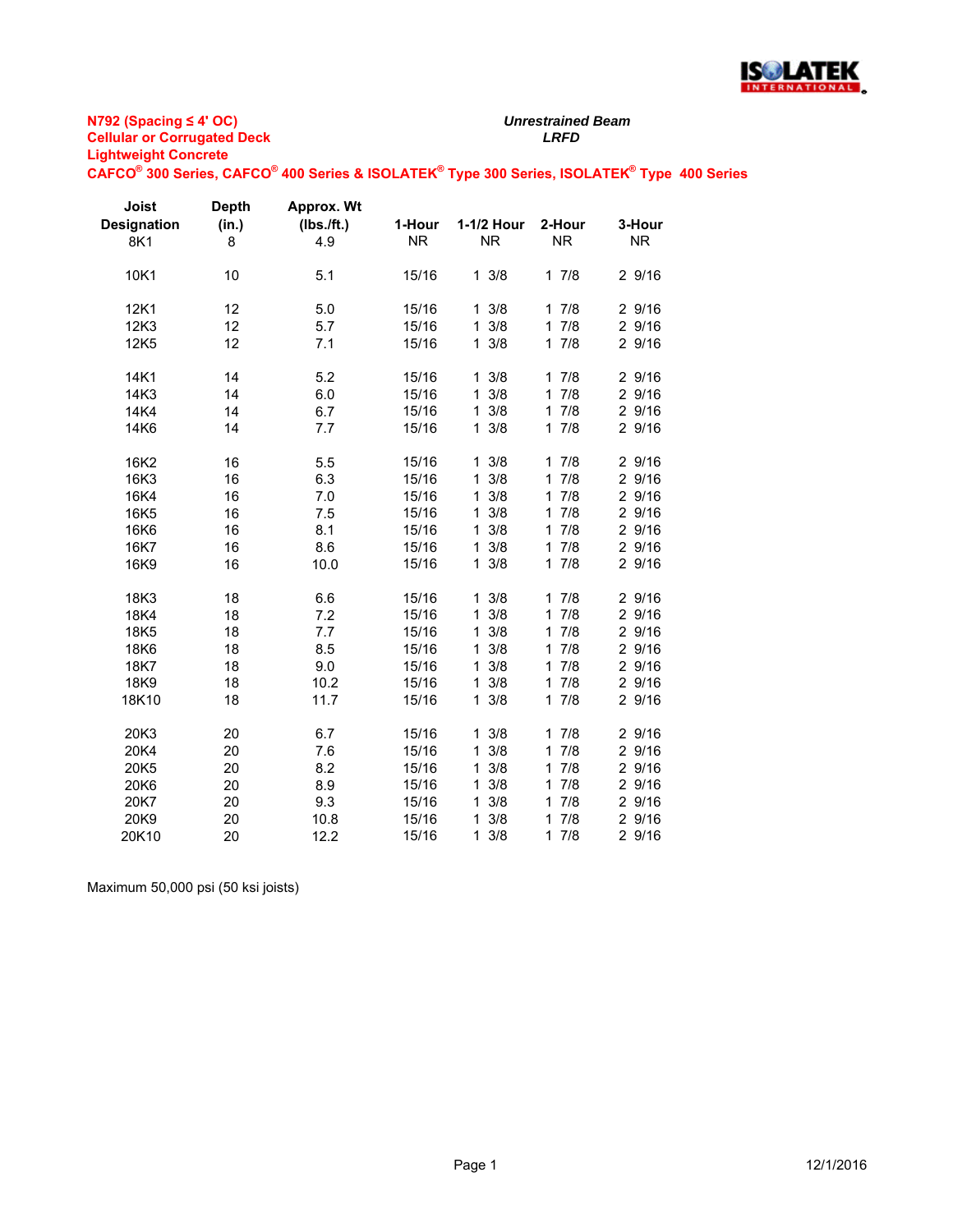

#### **N792 (Spacing ≤ 4' OC) Cellular or Corrugated Deck** *LRFD* **Lightweight Concrete CAFCO® 300 Series, CAFCO® 400 Series & ISOLATEK® Type 300 Series, ISOLATEK® Type 400 Series**

| Joist              | <b>Depth</b> | Approx. Wt |        |                     |                     |        |
|--------------------|--------------|------------|--------|---------------------|---------------------|--------|
| <b>Designation</b> | (in.)        | (Ibs./ft.) | 1-Hour | 1-1/2 Hour          | 2-Hour              | 3-Hour |
| 22K4               | 22           | 8.0        | 15/16  | $1 \frac{3}{8}$     | 17/8                | 2 9/16 |
| 22K5               | 22           | 8.8        | 15/16  | 3/8<br>$\mathbf{1}$ | 17/8                | 2 9/16 |
| 22K6               | 22           | 9.2        | 15/16  | 3/8<br>$\mathbf{1}$ | 17/8                | 2 9/16 |
| 22K7               | 22           | 9.7        | 15/16  | $1 \frac{3}{8}$     | 7/8<br>$\mathbf{1}$ | 2 9/16 |
| 22K9               | 22           | 11.9       | 15/16  | $1 \frac{3}{8}$     | 17/8                | 2 9/16 |
| 22K10              | 22           | 12.6       | 15/16  | 3/8<br>1            | 17/8                | 2 9/16 |
| 22K11              | 22           | 13.8       | 15/16  | $1 \frac{3}{8}$     | 17/8                | 2 9/16 |
| 24K4               | 24           | 8.4        | 15/16  | $1 \frac{3}{8}$     | 17/8                | 2 9/16 |
| 24K5               | 24           | 9.3        | 15/16  | $1 \frac{3}{8}$     | 7/8<br>1            | 2 9/16 |
| 24K6               | 24           | 9.7        | 15/16  | 3/8<br>$\mathbf 1$  | 7/8<br>$\mathbf{1}$ | 2 9/16 |
| 24K7               | 24           | 10.1       | 15/16  | $1 \t3/8$           | 17/8                | 2 9/16 |
| 24K8               | 24           | 11.5       | 15/16  | 1<br>3/8            | 17/8                | 2 9/16 |
| 24K9               | 24           | 12.0       | 15/16  | 3/8<br>1            | 17/8                | 2 9/16 |
| 24K10              | 24           | 13.1       | 15/16  | $1 \frac{3}{8}$     | 17/8                | 2 9/16 |
| 24K12              | 24           | 16.0       | 15/16  | $1 \frac{3}{8}$     | 17/8                | 2 9/16 |
| 26K5               | 26           | 9.8        | 15/16  | $1 \frac{3}{8}$     | 17/8                | 2 9/16 |
| 26K6               | 26           | 10.6       | 15/16  | 3/8<br>1            | 17/8                | 2 9/16 |
| 26K7               | 26           | 10.9       | 15/16  | 3/8<br>$\mathbf{1}$ | 7/8<br>$\mathbf{1}$ | 2 9/16 |
| 26K8               | 26           | 12.1       | 15/16  | 3/8<br>$\mathbf{1}$ | 17/8                | 2 9/16 |
| 26K9               | 26           | 12.2       | 15/16  | 3/8<br>$\mathbf{1}$ | 17/8                | 2 9/16 |
| 26K10              | 26           | 13.8       | 15/16  | 3/8<br>1.           | 7/8<br>1.           | 2 9/16 |
| 26K12              | 26           | 16.6       | 15/16  | $1 \frac{3}{8}$     | 17/8                | 2 9/16 |
| 28K6               | 28           | 11.4       | 15/16  | 3/8<br>1            | $\mathbf{1}$<br>7/8 | 2 9/16 |
| 28K7               | 28           | 11.8       | 15/16  | 3/8<br>$\mathbf{1}$ | 7/8<br>$\mathbf{1}$ | 2 9/16 |
| 28K8               | 28           | 12.7       | 15/16  | 3/8<br>$\mathbf{1}$ | 17/8                | 2 9/16 |
| 28K9               | 28           | 13.0       | 15/16  | 3/8<br>1            | 17/8                | 2 9/16 |
| 28K10              | 28           | 14.3       | 15/16  | 3/8<br>1            | 17/8                | 2 9/16 |
| 28K12              | 28           | 17.1       | 15/16  | $1 \t3/8$           | 17/8                | 2 9/16 |
| 30K7               | 30           | 12.3       | 15/16  | 3/8<br>1            | 1<br>7/8            | 2 9/16 |
| 30K8               | 30           | 13.2       | 15/16  | 3/8<br>$\mathbf{1}$ | 17/8                | 2 9/16 |
| 30K9               | 30           | 13.4       | 15/16  | 3/8<br>1            | 17/8                | 2 9/16 |
| 30K10              | 30           | 15.0       | 15/16  | $\mathbf{1}$<br>3/8 | 7/8<br>$\mathbf 1$  | 2 9/16 |
| 30K11              | 30           | 16.4       | 15/16  | 3/8<br>$\mathbf{1}$ | 17/8                | 2 9/16 |
| 30K12              | 30           | 17.6       | 15/16  | $1 \frac{3}{8}$     | 17/8                | 2 9/16 |
| 18LH02             | 18           | 10         | 15/16  | 3/8<br>1.           | 7/8<br>1            | 2 9/16 |
| 18LH03             | 18           | 11         | 15/16  | 3/8<br>1            | 17/8                | 2 9/16 |
| 18LH04             | 18           | 12         | 15/16  | $1 \frac{3}{8}$     | 17/8                | 29/16  |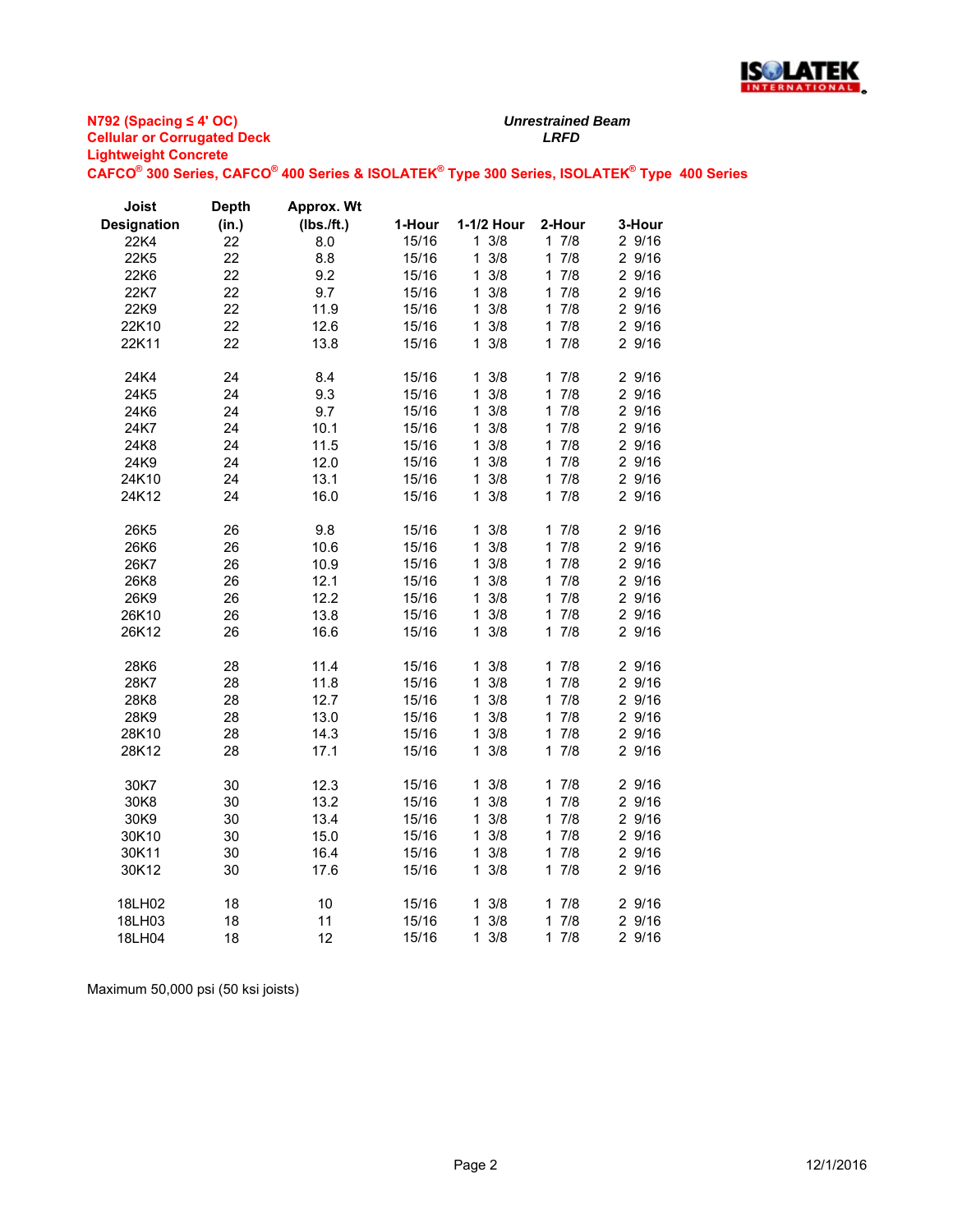

*Unrestrained Beam*

**CAFCO® 300 Series, CAFCO® 400 Series & ISOLATEK® Type 300 Series, ISOLATEK® Type 400 Series**

| Joist              | <b>Depth</b> | Approx. Wt |        |                    |           |        |
|--------------------|--------------|------------|--------|--------------------|-----------|--------|
| <b>Designation</b> | (in.)        | (Ibs./ft.) | 1-Hour | 1-1/2 Hour         | 2-Hour    | 3-Hour |
| 18LH05             | 18           | 15         | 15/16  | $1 \frac{3}{8}$    | 17/8      | 2 9/16 |
| 18LH06             | 18           | 15         | 15/16  | 3/8<br>1           | 1<br>7/8  | 2 9/16 |
| 18LH07             | 18           | 17         | 15/16  | 3/8<br>1           | 7/8<br>1  | 2 9/16 |
| 18LH08             | 18           | 19         | 15/16  | $1 \frac{3}{8}$    | 7/8<br>1. | 2 9/16 |
| 18LH09             | 18           | 21         | 15/16  | $1 \frac{3}{8}$    | 7/8<br>1  | 2 9/16 |
| 20LH02             | 20           | 10         | 15/16  | $1 \frac{3}{8}$    | 17/8      | 2 9/16 |
| 20LH03             | 20           | 11         | 15/16  | 3/8<br>1           | 7/8<br>1  | 2 9/16 |
| 20LH04             | 20           | 12         | 15/16  | 3/8<br>1           | 7/8<br>1  | 2 9/16 |
| 20LH05             | 20           | 14         | 15/16  | $1 \frac{3}{8}$    | 7/8<br>1. | 2 9/16 |
| 20LH06             | 20           | 15         | 15/16  | 3/8<br>1           | 7/8<br>1. | 2 9/16 |
| 20LH07             | 20           | 17         | 15/16  | 3/8<br>1           | 7/8<br>1  | 2 9/16 |
| 20LH08             | 20           | 19         | 15/16  | 3/8<br>1           | 7/8<br>1  | 2 9/16 |
| 20LH09             | 20           | 21         | 15/16  | $1 \frac{3}{8}$    | 7/8<br>1  | 29/16  |
| 20LH10             | 20           | 23         | 15/16  | $1 \frac{3}{8}$    | 7/8<br>1  | 2 9/16 |
| 24LH03             | 24           | 11         | 15/16  | $1 \frac{3}{8}$    | 17/8      | 2 9/16 |
| 24LH04             | 24           | 12         | 15/16  | 3/8<br>1           | 7/8<br>1  | 2 9/16 |
| 24LH05             | 24           | 13         | 15/16  | 3/8<br>1           | 1<br>7/8  | 2 9/16 |
| 24LH06             | 24           | 16         | 15/16  | 3/8<br>1           | 7/8<br>1  | 2 9/16 |
| 24LH07             | 24           | 17         | 15/16  | 3/8<br>1           | 7/8<br>1. | 2 9/16 |
| 24LH08             | 24           | 18         | 15/16  | 3/8<br>1           | 7/8<br>1  | 2 9/16 |
| 24LH09             | 24           | 21         | 15/16  | 3/8<br>1           | 7/8<br>1  | 2 9/16 |
| 24LH10             | 24           | 23         | 15/16  | $1 \frac{3}{8}$    | 7/8<br>1. | 2 9/16 |
| 24LH11             | 24           | 25         | 15/16  | $1 \frac{3}{8}$    | 7/8<br>1. | 2 9/16 |
| 28LH05             | 28           | 13         | 15/16  | $1 \frac{3}{8}$    | 7/8<br>1. | 2 9/16 |
| 28LH06             | 28           | 16         | 15/16  | 3/8<br>1           | 7/8<br>1  | 2 9/16 |
| 28LH07             | 28           | 17         | 15/16  | 3/8<br>1           | 7/8<br>1  | 2 9/16 |
| 28LH08             | 28           | 18         | 15/16  | 3/8<br>1           | 7/8<br>1  | 2 9/16 |
| 28LH09             | 28           | 21         | 15/16  | $1 \frac{3}{8}$    | 17/8      | 2 9/16 |
| 28LH10             | 28           | 23         | 15/16  | 3/8<br>1           | 7/8<br>1  | 2 9/16 |
| 28LH11             | 28           | 25         | 15/16  | 3/8<br>1           | 7/8<br>1  | 2 9/16 |
| 28LH12             | 28           | 27         | 15/16  | 3/8<br>1           | 7/8<br>1  | 2 9/16 |
| 28LH13             | 28           | 30         | 15/16  | $1 \frac{3}{8}$    | 7/8<br>1  | 2 9/16 |
| 32LH06             | 32           | 14         | 15/16  | $1 \frac{3}{8}$    | 17/8      | 2 9/16 |
| 32LH07             | 32           | 16         | 15/16  | 3/8<br>$\mathbf 1$ | 7/8<br>1  | 2 9/16 |
| 32LH08             | 32           | 17         | 15/16  | 3/8<br>1           | 7/8<br>1  | 2 9/16 |
| 32LH09             | 32           | 21         | 15/16  | 3/8<br>1           | 7/8<br>1  | 2 9/16 |
| 32LH10             | 32           | 21         | 15/16  | 1<br>3/8           | 7/8<br>1  | 2 9/16 |
| 32LH11             | 32           | 24         | 15/16  | 3/8<br>1           | 7/8<br>1  | 2 9/16 |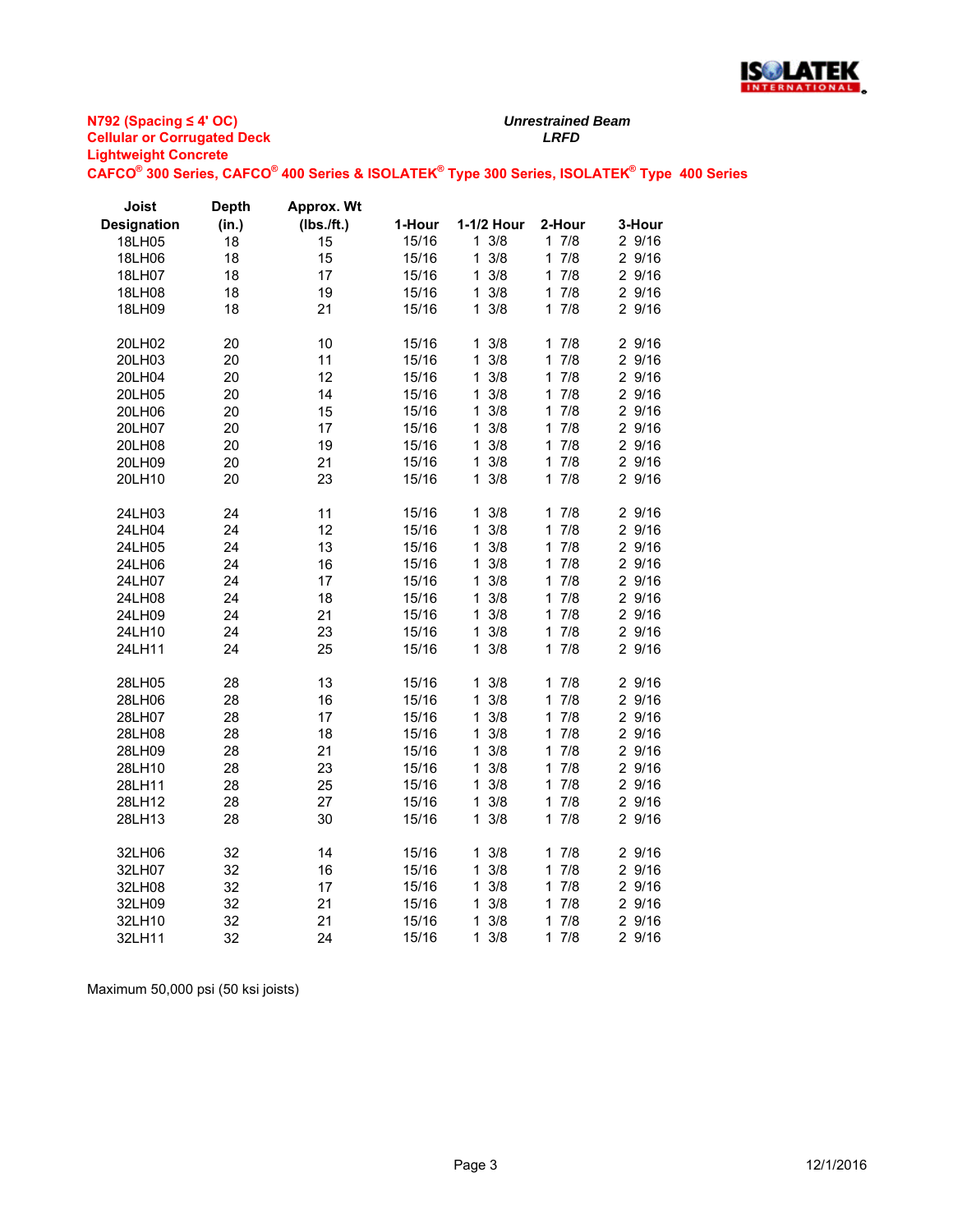

*Unrestrained Beam*

**CAFCO® 300 Series, CAFCO® 400 Series & ISOLATEK® Type 300 Series, ISOLATEK® Type 400 Series**

| Joist              | <b>Depth</b> | Approx. Wt |        |                     |                     |        |
|--------------------|--------------|------------|--------|---------------------|---------------------|--------|
| <b>Designation</b> | (in.)        | (Ibs./ft.) | 1-Hour | 1-1/2 Hour          | 2-Hour              | 3-Hour |
| 32LH12             | 32           | 27         | 15/16  | $1 \frac{3}{8}$     | 17/8                | 2 9/16 |
| 32LH13             | 32           | 30         | 15/16  | $1 \frac{3}{8}$     | 17/8                | 29/16  |
| 32LH14             | 32           | 33         | 15/16  | $1 \frac{3}{8}$     | $\mathbf{1}$<br>7/8 | 2 9/16 |
| 32LH15             | 32           | 35         | 15/16  | 3/8<br>$\mathbf{1}$ | 7/8<br>1            | 2 9/16 |
|                    |              |            |        |                     |                     |        |
| 36LH07             | 36           | 16         | 15/16  | $1 \frac{3}{8}$     | 17/8                | 29/16  |
| 36LH08             | 36           | 18         | 15/16  | $1 \frac{3}{8}$     | $\mathbf{1}$<br>7/8 | 29/16  |
| 36LH09             | 36           | 21         | 15/16  | $1 \frac{3}{8}$     | 7/8<br>1            | 2 9/16 |
| 36LH10             | 36           | 21         | 15/16  | 3/8<br>$\mathbf{1}$ | 7/8<br>$\mathbf{1}$ | 2 9/16 |
| 36LH11             | 36           | 23         | 15/16  | 3/8<br>1            | 7/8<br>$\mathbf{1}$ | 2 9/16 |
| 36LH12             | 36           | 25         | 15/16  | 3/8<br>$\mathbf{1}$ | 7/8<br>$\mathbf{1}$ | 2 9/16 |
| 36LH13             | 36           | 30         | 15/16  | $1 \frac{3}{8}$     | 7/8<br>$\mathbf{1}$ | 2 9/16 |
| 36LH14             | 36           | 36         | 15/16  | 3/8<br>1.           | 7/8<br>1            | 29/16  |
| 36LH15             | 36           | 36         | 15/16  | $1 \frac{3}{8}$     | 7/8<br>1            | 2 9/16 |
|                    |              |            |        |                     |                     |        |
| 40LH08             | 40           | 16         | 15/16  | $1 \frac{3}{8}$     | 7/8<br>$\mathbf{1}$ | 29/16  |
| 40LH09             | 40           | 21         | 15/16  | $1 \frac{3}{8}$     | 7/8<br>$\mathbf{1}$ | 2 9/16 |
| 40LH10             | 40           | 21         | 15/16  | $1 \frac{3}{8}$     | 7/8<br>1.           | 2 9/16 |
| 40LH11             | 40           | 22         | 15/16  | $1 \frac{3}{8}$     | 17/8                | 29/16  |
| 40LH12             | 40           | 25         | 15/16  | 3/8<br>$\mathbf{1}$ | 7/8<br>$\mathbf{1}$ | 2 9/16 |
| 40LH13             | 40           | 30         | 15/16  | 3/8<br>$\mathbf{1}$ | 7/8<br>$\mathbf{1}$ | 2 9/16 |
| 40LH14             | 40           | 35         | 15/16  | 3/8<br>1            | 7/8<br>$\mathbf{1}$ | 2 9/16 |
| 40LH15             | 40           | 36         | 15/16  | $1 \frac{3}{8}$     | 7/8<br>$\mathbf{1}$ | 29/16  |
| 40LH16             | 40           | 42         | 15/16  | $1 \frac{3}{8}$     | 7/8<br>1.           | 2 9/16 |
|                    |              |            |        |                     |                     |        |
| 44LH09             | 44           | 19         | 15/16  | 3/8<br>1            | 7/8<br>1.           | 29/16  |
| 44LH10             | 44           | 21         | 15/16  | 3/8<br>$\mathbf{1}$ | 7/8<br>$\mathbf{1}$ | 2 9/16 |
| 44LH11             | 44           | 22         | 15/16  | $1 \frac{3}{8}$     | 7/8<br>1            | 2 9/16 |
| 44LH12             | 44           | 25         | 15/16  | $1 \frac{3}{8}$     | $\mathbf{1}$<br>7/8 | 29/16  |
| 44LH13             | 44           | 30         | 15/16  | $1 \frac{3}{8}$     | 17/8                | 2 9/16 |
| 44LH14             | 44           | 31         | 15/16  | 3/8<br>$\mathbf{1}$ | 7/8<br>$\mathbf{1}$ | 2 9/16 |
| 44LH15             | 44           | 36         | 15/16  | 3/8<br>$\mathbf{1}$ | 7/8<br>$\mathbf{1}$ | 2 9/16 |
| 44LH16             | 44           | 42         | 15/16  | 3/8<br>$\mathbf{1}$ | 7/8<br>$\mathbf{1}$ | 2 9/16 |
| 44LH17             | 44           | 47         | 15/16  | $1 \frac{3}{8}$     | 7/8<br>$\mathbf{1}$ | 29/16  |
|                    |              |            |        |                     |                     |        |
| 48LH10             | 48           | 21         | 15/16  | 3/8<br>1            | 17/8                | 29/16  |
| 48LH11             | 48           | 22         | 15/16  | 3/8<br>$\mathbf{1}$ | 7/8<br>$\mathbf{1}$ | 29/16  |
| 48LH12             | 48           | 25         | 15/16  | 3/8<br>1            | 7/8<br>1            | 2 9/16 |
| 48LH13             | 48           | 29         | 15/16  | 13/8                | 17/8                | 29/16  |
| 48LH14             | 48           | 32         | 15/16  | $1 \frac{3}{8}$     | 17/8                | 2 9/16 |
| 48LH15             | 48           | 36         | 15/16  | $1 \frac{3}{8}$     | 17/8                | 29/16  |
| 48LH16             | 48           | 42         | 15/16  | $1 \frac{3}{8}$     | 17/8                | 2 9/16 |
| 48LH17             | 48           | 47         | 15/16  | $1 \frac{3}{8}$     | 17/8                | 2 9/16 |
|                    |              |            |        |                     |                     |        |
| 52DLH10            | 52           | 25         | 15/16  | $1 \frac{3}{8}$     | 17/8                | 2 9/16 |
| 52DLH11            | 52           | 26         | 15/16  | $1 \frac{3}{8}$     | 17/8                | 2 9/16 |
|                    |              |            |        |                     |                     |        |